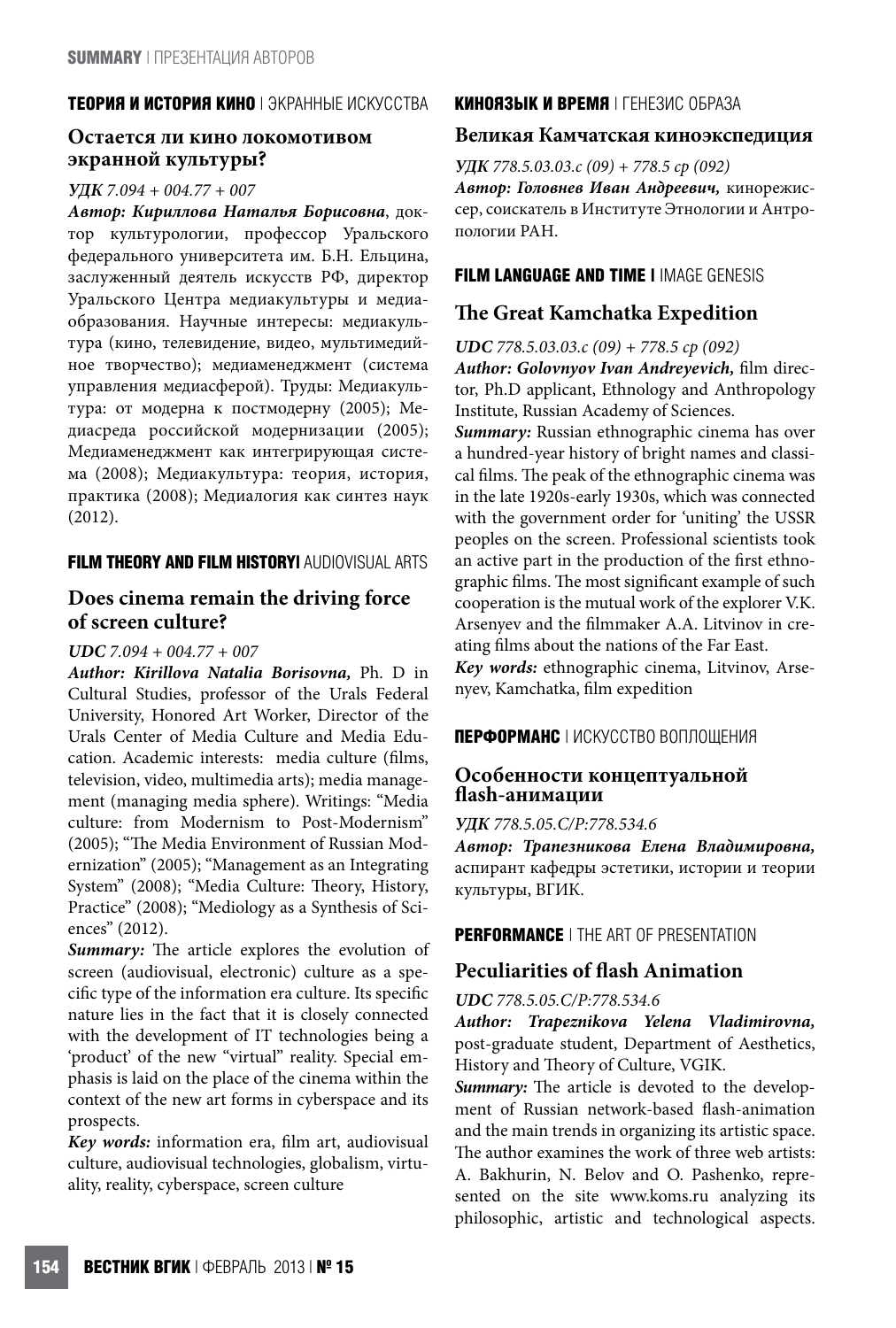Conceptual web flash animation is considered as one of the ways of the animation evolution in the new environment with its technological potential stressing its dominant tendencies and defining its main directions.

*Key words:* web animation, artistic space, conceptual flash-animation, main tendencies

## **КУЛЬТУРА ЭКРАНА** | КУЛЬТУРОЛОГИЯ. ФИЛОСОФИЯ

## **Искусство и политика**

#### *УДК 7.01*

*Автор: Никитина Ирина Петровна*, доктор философских наук, профессор кафедры истории и философии ВГИК, автор учебников «Эстетика» (Гриф Минобрнауки РФ), «Философия искусства».

## **SCREEN CULTURE** | CULTUROLOGY. PHILOSOPHY

# **Art and politics**

#### *UDC 7.01*

*Author: Nikitina Irina Petrovna*, PhD, Professor of History and Philosophy Department, VGIK, author of textbooks "Aesthetics" and "Philosophy of Art" (RF Ministry of Education and Science)

*Summary:* The article deals with the interaction of art and politics. The author shows how this interaction can be modified by the historical and cultural context. The main goals and objectives are targeted either on the preservation of the socium's stability or the radical changes of social and political relations.

*Key words:* art, politics, role of art, democracy, political liberty, freedom of artistic expression

# **О концептах вечности в структуре кинопроизведения**

#### *УДК 791.43.01*

*Автор: Мариевская Наталья Евгеньевна*, кандидат искусствоведения, доцент кафедры драматургии кино, заместитель заведующего кафедры драматургии кино ВГИК им. С.А. Герасимова.

## **SCREEN CULTURE** | CULTUROLOGY. PHILOSOPHY

# **About eternity concepts in the film structure**

#### *UDC* 791.43.01

*Author: Marievskaya Natalya Yevgenyevna,* Ph.D

in Art, assistant professor of Film Dramaturgy Department, deputy Head of Film Dramaturgy Chair, VGIK.

*Summary:* The author analyzes the concepts of eternity, realized in the cinema and identifies the ratio of time and eternity in the structures of specific films. The emphasis is laid on the study of expressive means embodying the images of eternity in film.

*Key words:* artistic time, eternity, eternity as a concept, structure of a film, a work of film art

## **МИРОВОЙ КИНОПРОЦЕСС** | АНАЛИЗ

# **Фильм Питера Гринуэя «Отсчет утопленников» сквозь призму сюрреализма**

#### *УДК 778.5.04*

*Автор: Перельштейн Роман Максович,* кандидат искусствоведения. Защита состоялась во ВГИКе, 2008. Тема: «Новозаветные мотивы в отечественной кинодраматургии 60–80-х годов». Докторант кафедры эстетики, истории и теории культуры, ВГИК.

## **WORLD CINEMA** | ANALYSIS

# «**Drowning by Numbers**» **by Peter Greenaway in light of surrealism**

#### *UDC 778.5.04*

*Author: Perelshtein Roman Maksovich,* Ph.D, defended a thesis «New Testament Motives in Russian Screen Writing of the 60-80s» in 2008, VGIK, doctoral candidate of the Chair of Aesthetics, History and Theory of Culture, VGIK.

*Summary:* The surrealism, while creating superreality for a superman, has overlooked reality and an personality, considering them used materials. But when the superman started conquering the world, wiping off the map cities and peoples, the enthusiasts of surrealism were appalled. The auteur can hardly cope with this madness game, when it is played by politicians. If Peter Greenaway in his Drowning by Numbers (1988), had betaken himself to countdown, he could have made much better use of decomposing reality idea. However, real art, and Drowning by Numbers is a work of art indeed, no matter what manifestoes it is hiding behind, always amasses the reality.

*Key words:* game, reality, surrealism, subconscious, automatism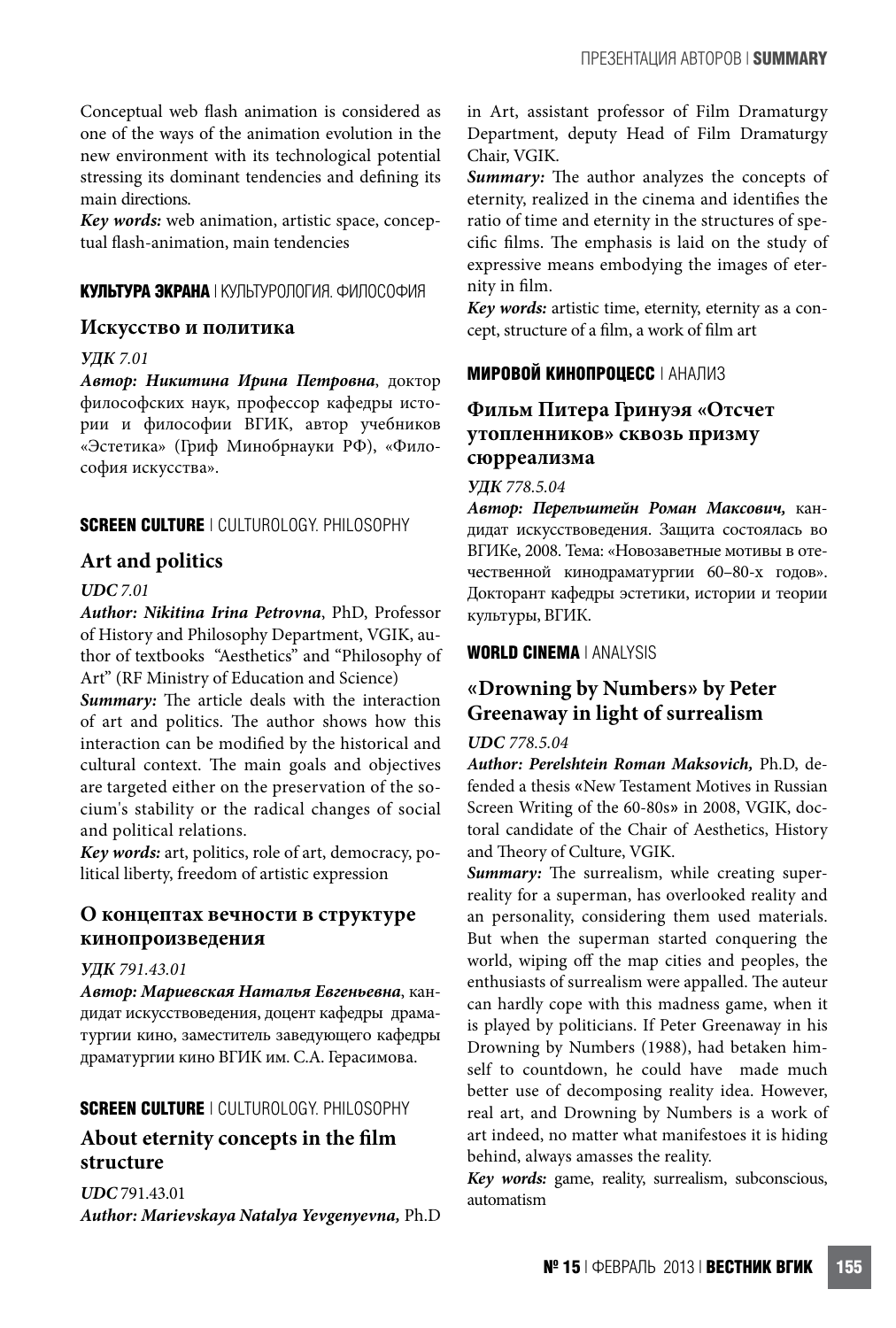## **ЗАРУБЕЖНОЕ КИНО В ЛИЦАХ** | ТВОРЧЕСКИЙ ПОРТРЕТ

# **Рольф де Хир — один из непредсказуемых режиссеров мира**

*УДК 778.5И(Австрал.) Автор: Звегинцева Ирина Анатольевна,* доктор искусствоведения, ВГИК. *Аннотация:* Творческий портрет Рольфа де Хира.

## **FOREIGN CINEMA** | A PROFILE

# **Rolf de Heer, one of the most unpredictable film directors**

*UDC 778.5И(Австрал.) Author: Zvegintseva Irina Anatolyevna,* GPhD in Art, Professor of VGIK. *Summary:* A profile of Rolf de Heer.

# **Кики де Монпарнас и Иван Мозжухин**

*УДК 778.5с/р(09)*

*Автор: Долматовская Галина Евгеньевна,* доктор искусствоведения, профессор. Главный научный сотрудник Российского института культурологии (РИК). Сфера интересов: исследование документального кино и отечественной культуры средствами документального кино. Последние работы: «Без антракта» (о Леониде Варпаховском), «Серебряковы. Французские этюды» о художниках знаменитой династии, «Счастливчики 60-х» (о поколении «шестидесятников»).

## **Kiki de Montparnasse and Ivan Mozzhukhin**

#### *UDC 778.5с/р(09)*

*Author: Dolmatovskaya Galina Yevgenyavna,*  Ph.D in Art, professor, chief researcher of the Russian Culturology Institute. Academic interests: studying of documentary film and Russian culture by means of documentary film. The latest papers: "Without an Interval" (about Leonid Varpakhovsky), "The Serebryakovs. French Sketches", "The Lucky Devils of the 60-s".

*Summary:* The article traces back the relations of the most prominent representatives of the Paris Bohemia of the twenties. The letters of magnificent Kiki de Montparnasse shed light on out-of-the way bits of information about the great Russian actor Ivan Mozzhukhin.

*Key words:* Paris Bohemia, crazy twenties, Kiki de Montparnasse, Ivan Mozzhukhin

#### **КИНОБИЗНЕС** | СТРАТЕГИЯ И ТАКТИКА УПРАВЛЕНИЯ

## **Государственная поддержка неигрового кино**

#### *УДК 791.4*

*Автор: Малькова Лилиана Юрьевна*, доктор искусствоведения, профессор кафедры телевидения и радиовещания ф-та журналистики МГУ, заведующая отделом документального кино НИИ киноискусства (ВГИК).

**FILM INDUSTRY** | STRATEGY AND TACTICS OF MAN-AGEMENT

## **State backing of non-fiction film**  *UDC 791.4*

*Author: Malkova Liliana Yuryevna*, Ph.D, professor of TV and Broadcasting Department of Moscow State University, head of the documentary panel of the Research Studies Institute of Cinema Art (VGIK).

*Summary:* The article, based on the authorial analysis of the post-Soviet documentary film, focuses on the state system of organizational and financial support. It is analyzed in comparison with the Soviet practices of thematic planning, its evolution over 20 years, legal inconsistencies of the transition to market relations, which either casts the documentary film back to the predetermined from above object-matters or presupposes the budget division between interested film producers. Many years' experience in the Expert Council of the Culture Ministry allows the author to give an outward glance on the problem of the insufficient demand of the documentary cinema.

*Key words:* documentary film, state support, thematic planning, investigation, film market, ideological dominant idea, Culture Ministry

## **Как возможно «свое» конкурентоспособное кино**

#### *УДК 778.58.004*

*Автор: Жабский Михаил Иванович,* доктор социологических наук; Всероссийский государственный университет кинематографии им. С.А. Герасимова, Государственный институт искусствознания; зав. отделом социологии экранного искусства, ведущий научный сотрудник. E-mail: m.zhabsky@gmail.com